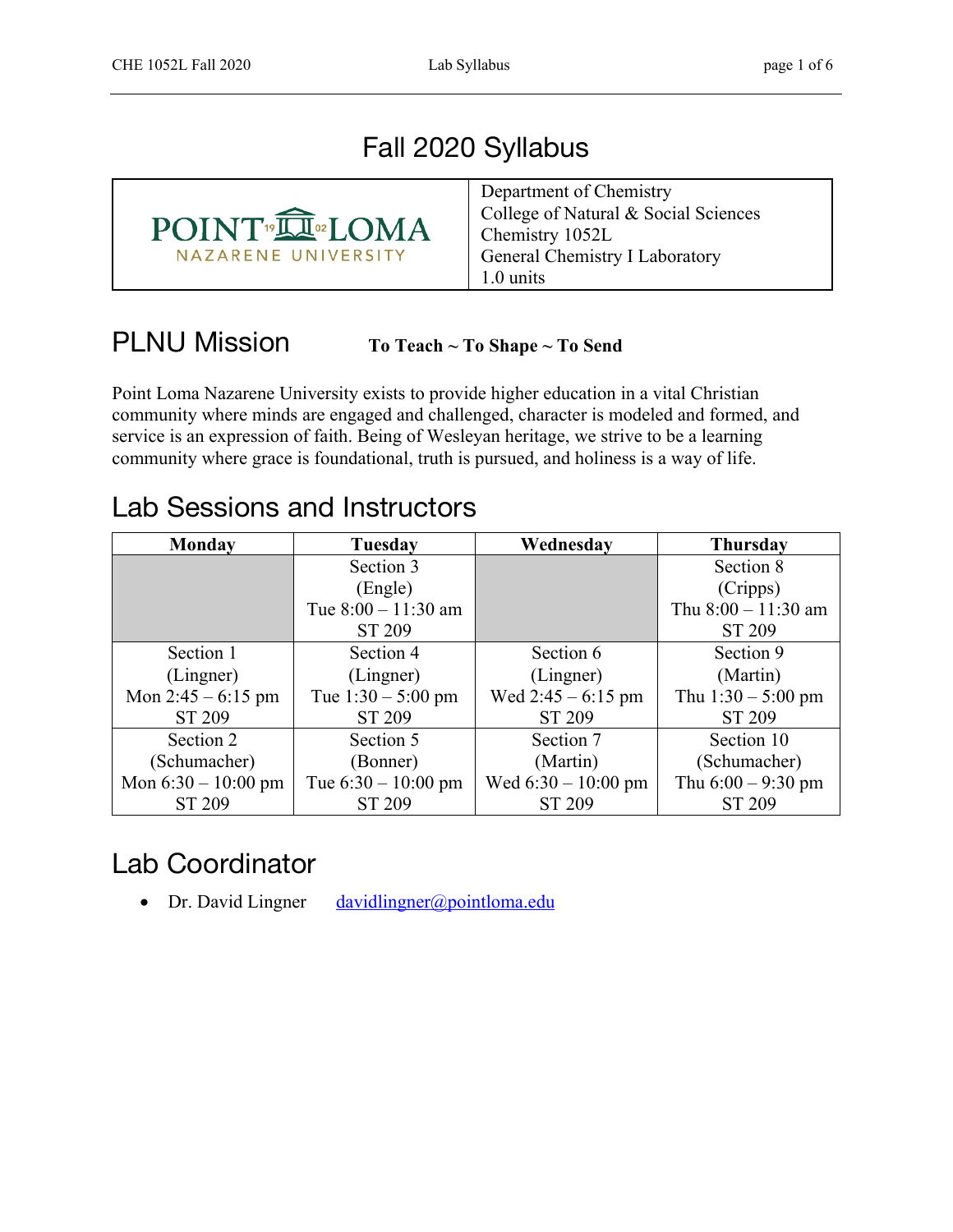# Course Description

Chemistry 1052L is the laboratory course that accompanies CHE 1052, the first-semester general chemistry course at Point Loma Nazarene University. These two courses are separately graded corequisites designed to be taken during the same semester.

*Chemistry 1052 (4 units):* Study of the basic principles of modern chemistry. Emphasis on atomic and molecular structure, chemical bonding, gas laws, states of matter, thermochemistry, and solutions. Prerequisite(s): Satisfactory high school background or CHE 103, CHE 1003, PSC 110, PSC 111, or PSC 1014. Corequisite(s): Che 1052L

*Chemistry 1052L (1 unit):* An inquiry-based laboratory course, consisting of one 3.5-hour laboratory session each week, that accompanies CHE 1052. Letter graded. Corequisite(s): CHE 1052

#### Required Materials

- *Course Website:* http://canvas.pointloma.edu (Course: CHE1052L-1 FA20)
- *Laboratory Manual:* Obtain handouts and other lab information each week on Canvas.
- *Lab Simulations*: Purchase access through Hayden-McNeil subsidiary of MacMillan publishing (See link on the courses Canvas website, under Modules / Week 1) or at the PLNU bookstore.
- *Scientific Calculator:* Non-graphing, non-programmable calculator required for Lab Quizzes.

# Learning Outcomes

An understanding of chemistry is a necessary part of an education in the basic and applied sciences, engineering, and medical professions. It also provides insight and increased comprehension regarding current events and proposed policies.

Specifically, upon completion of CHE 1052 and CHE 1052L, you will be able to:

- Demonstrate a foundational knowledge of the general principles of chemistry including atomic and molecular structure, chemical bonding, states of matter, solutions, etc.
- Solve problems related to unit conversions, stoichiometry, energy calculations, gas laws, etc.
- Perform basic chemical laboratory techniques related to the topics listed above.

# Use of Technology

In order to be successful in the online environment, you'll need to meet the minimum technology and system requirements; please refer to the *Technology and System Requirements* information. Additionally, students are required to have headphone speakers compatible with their computer available to use. If a student is in need of technological resources please contact student-techrequest@pointloma.edu.

Problems with technology do not relieve you of the responsibility of participating, turning in your assignments, or completing your class work.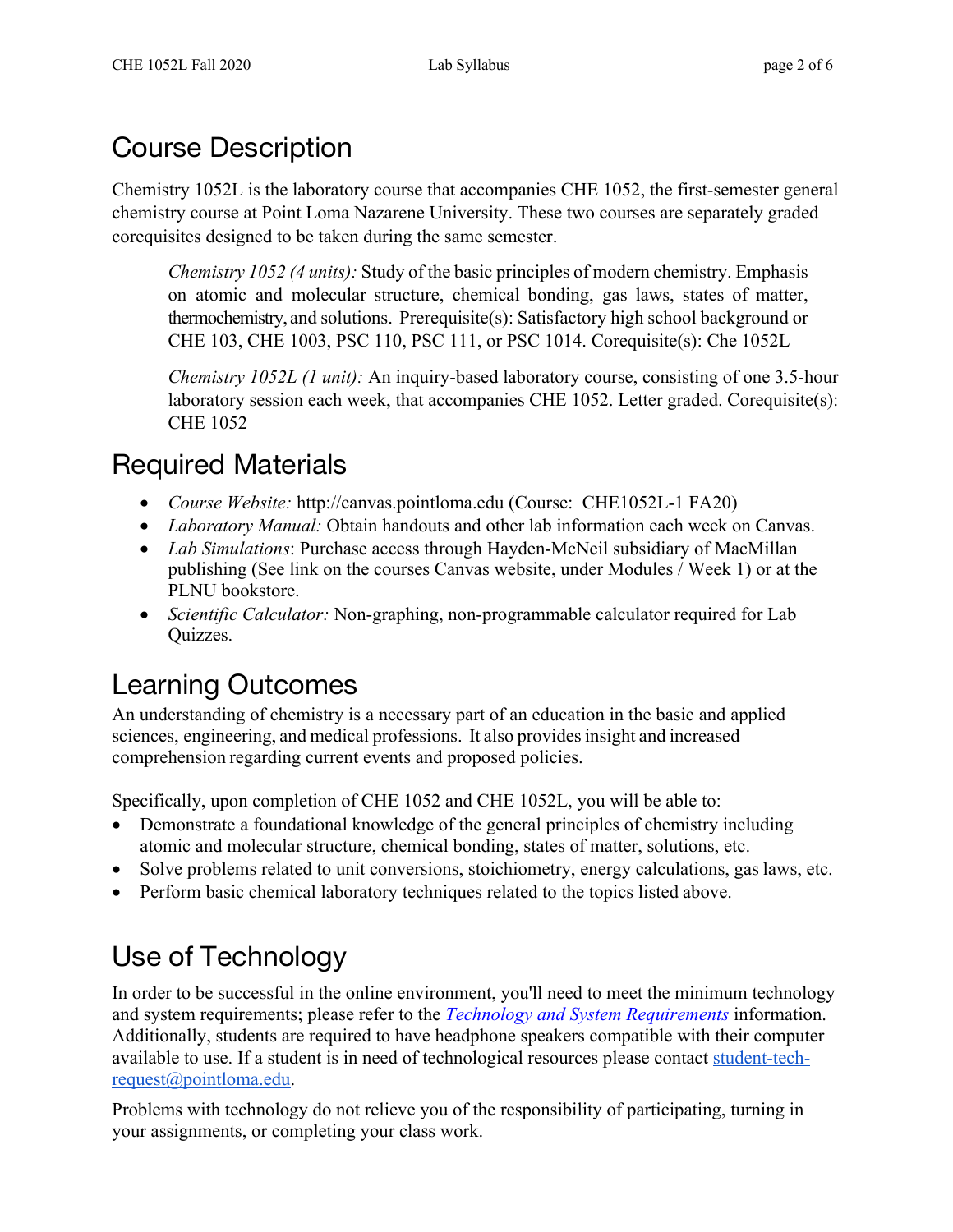## Strategies for Success in Labs

- Be prepared for lab. Read the lab manual and envision what the lab would look like. Write a summary or outline of the procedure, and anticipate what data will be collected, so you know what to expect. Look at the report pages to see what questions or calculations are needed.
- Get help if you don't understand something. The instructors and lab assistants are here for you!
- Pay attention as you are observing the lab and performing the lab simulation. Know what you're doing, what chemicals are being used, and what positive or negative results you should be observing during the lab procedure.
- Take the lab seriously from the very beginning. Review lab concepts and calculations directly after class, and prior to the following week's lab quiz.

#### Safety *(important for our return to in-person lab activities)*

Safety is a priority in the lab. You will be required to sign a safety agreement form before you can perform the experiments in lab this semester. The agreement form delineates safety rules set forth by the department. If you fail to comply with any one of the rules in the safety agreement, you may be excluded from the lab and will not have the opportunity to make up missed assignments.

## Course Credit Hour Information

In the interest of providing sufficient time to accomplish the stated Course Learning Outcomes, this class meets the PLNU credit hour policy for a 1.0 unit laboratory class delivered over 15 weeks. For this lab course, students will spend an estimated 4.0 to 4.5 hours per week (3.5 hours of scheduled lab time and  $\frac{1}{2}$  to 1 hour of preparation time), for a semester total of 60-70 hours meeting the course learning outcomes.

#### PLNU Attendance & Participation Policy

In this online semester, attendance will be assessed based on your timely submission of deliverables: lab quizzes, lab simulations, and lab reports. No late materials will be accepted, and each assignment deliverable will count toward your attendance requirement. If you miss more than 10 percent of the assignments, the faculty member will issue a written warning of deenrollment. If the missing assignments exceed 20 percent, you may be de-enrolled without notice until the university drop date. If de-enrolled after that date, you will receive the appropriate grade for your work and participation. See **Academic Policies** in the Undergraduate Academic Catalog. If absences exceed these limits but are due to university excused health issues, an exception will be granted.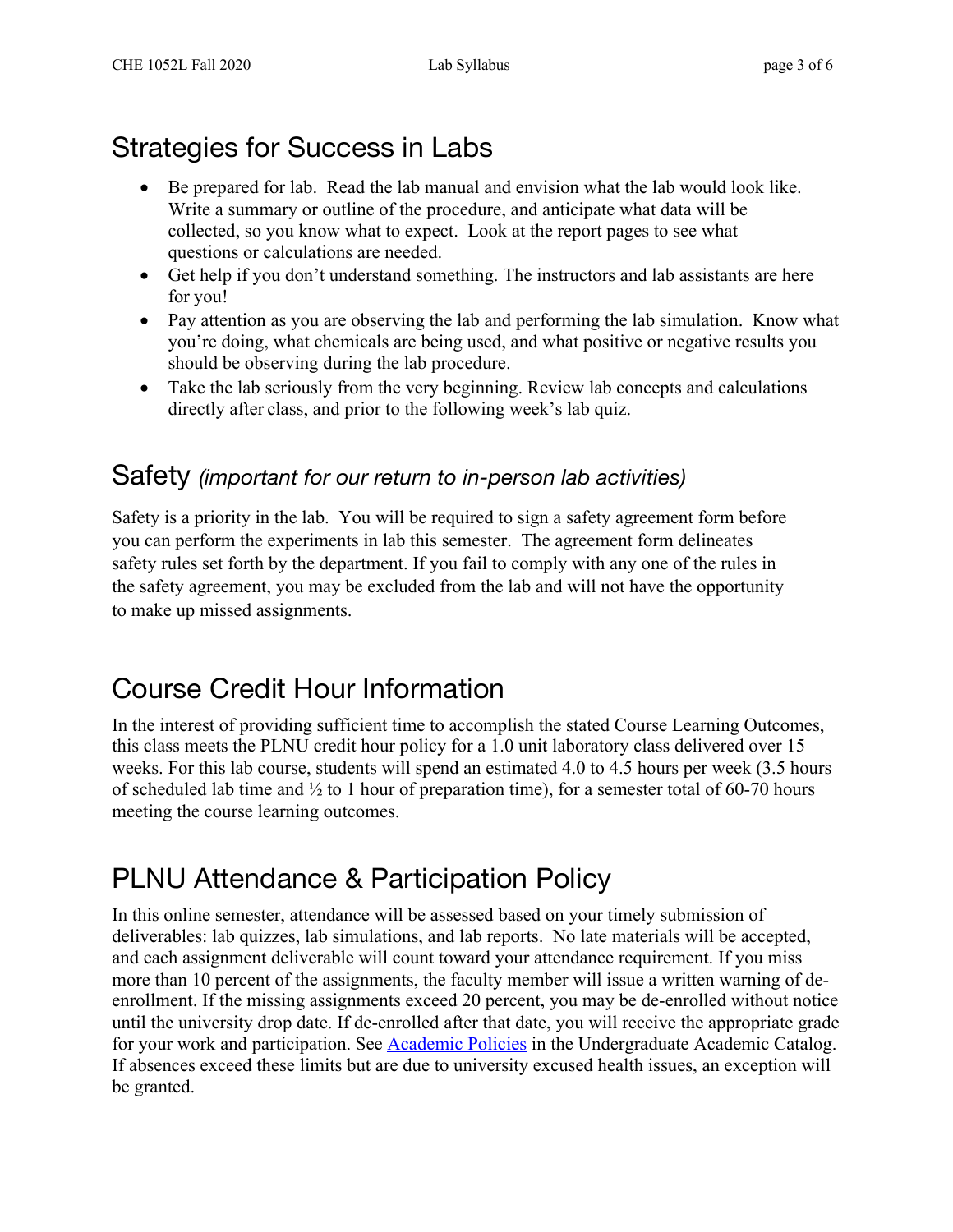#### Assessment & Grading

You are responsible for all the material covered in lab. For each lab week, you will take a lab quiz, perform a lab simulation, and write a lab report based on your "observations" of a lab narrative, which will be available as text, PowerPoint, PowerPoint with voiceover, video, or equivalent. The quiz is designed to test each individual student's understanding of the current and previous week's experiments. \* *Pay close attention to due dates and times. No late assignments (lab reports, lab simulations, and lab quizzes) will be accepted*. \*

The following graded items will contribute to your overall grade in CHE 1052L:

| Lab Quizzes     | 20% |
|-----------------|-----|
| Lab Simulations | 20% |
| Lab Reports     | 60% |

Participation in synchronous Zoom sessions with your lab professor and student TA will be monitored and may affect a student's grade in borderline situations.

There is no final exam for CHE 1052L.

Letter grades will be assigned at the end of the course based on your percentage of total possible points, according to the following APPROXIMATE scale:

| $\mathsf{A}$ | $90 - 100\%$ |
|--------------|--------------|
| B            | $80 - 89\%$  |
| C            | $70 - 79\%$  |
| D            | $60 - 69\%$  |
| NC/F         | ${}<60\%$    |

 $(+)$  and  $(-)$  grades will be assigned within each bracket. (There is no A+ grade.)

#### Incompletes & Late Assignments

All assignments are to be submitted on or before the day and time when they are due—including assignments posted in Canvas. Incompletes will only be assigned in extremely unusual circumstances.

## State Authorization

State authorization is a formal determination by a state that Point Loma Nazarene University is approved to conduct activities regulated by that state. In certain states outside California, Point Loma Nazarene University is not authorized to enroll online (distance education) students. If a student moves to another state after admission to the program and/or enrollment in an online course, continuation within the program and/or course will depend on whether Point Loma Nazarene University is authorized to offer distance education courses in that state. It is the student's responsibility to notify the institution of any change in his or her physical location. Refer to the map on **State Authorization** to view which states allow online (distance education) outside of California.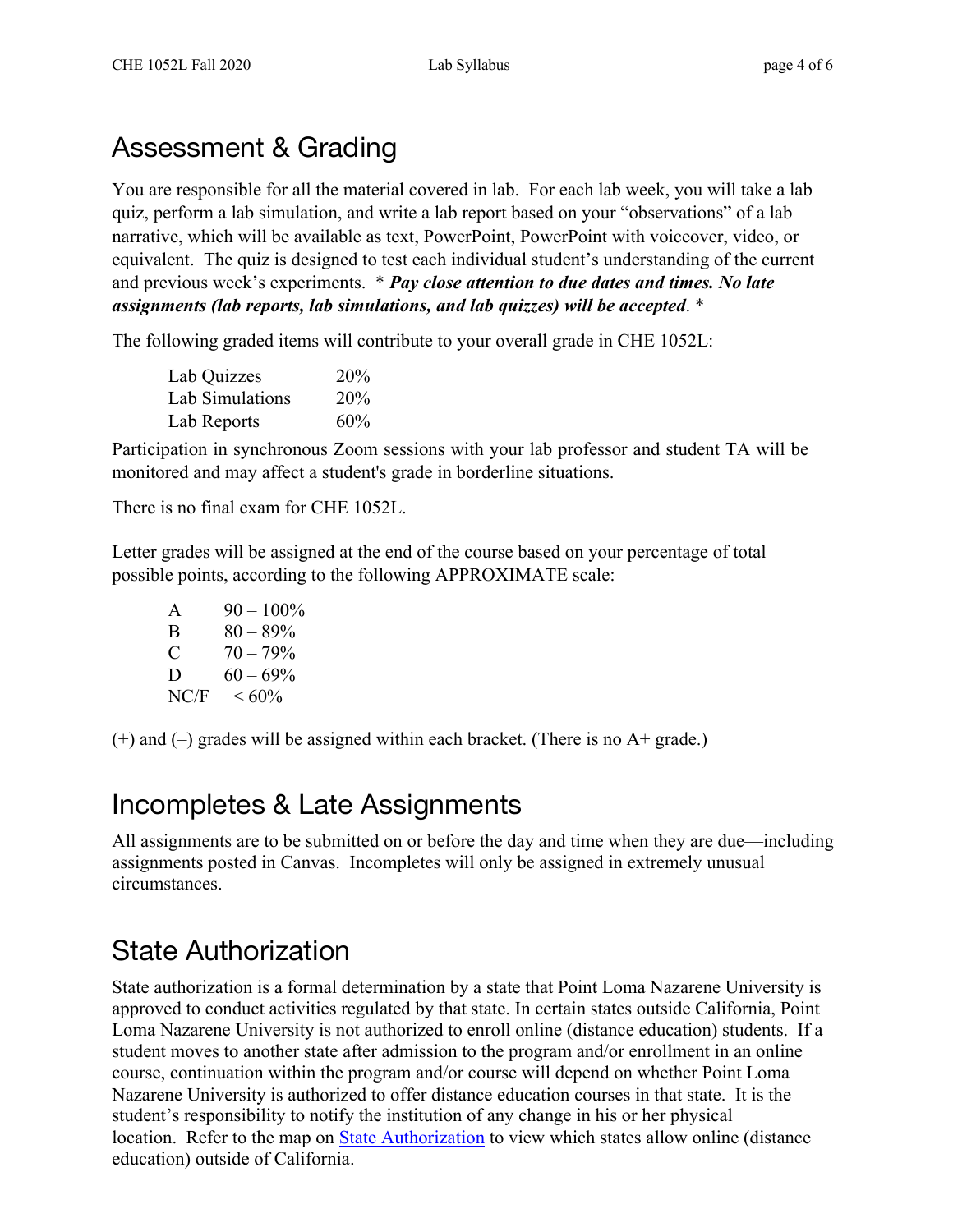## PLNU Copyright Policy

Point Loma Nazarene University, as a non-profit educational institution, is entitled by law to use materials protected by the US Copyright Act for classroom education. Any use of those materials outside the class may violate the law.

## PLNU Academic Honesty Policy

Students should demonstrate academic honesty by doing original work and by giving appropriate credit to the ideas of others. Academic dishonesty is the act of presenting information, ideas, and/or concepts as one's own when in reality they are the results of another person's creativity and effort. A faculty member who believes a situation involving academic dishonesty has been detected may assign a failing grade for that assignment or examination, or, depending on the seriousness of the offense, for the course. Faculty should follow, and students may appeal using the procedure in the university Catalog. See Academic Policies for definitions of kinds of academic dishonesty and for further policy information.

# PLNU Academic Accommodations Policy

While all students are expected to meet the minimum standards for completion of this course as established by the instructor, students with disabilities may require academic adjustments, modifications or auxiliary aids/services. At Point Loma Nazarene University (PLNU), these students are requested to register with the Disability Resource Center (DRC), located in the Bond Academic Center (DRC@pointloma.edu or 619-849-2486). The DRC's policies and procedures for assisting such students in the development of an appropriate academic adjustment plan (AP) allows PLNU to comply with Section 504 of the Rehabilitation Act and the Americans with Disabilities Act. Section 504 prohibits discrimination against students with special needs and guarantees all qualified students equal access to and benefits of PLNU programs and activities. After the student files the required documentation, the DRC, in conjunction with the student, will develop an AP to meet that student's specific learning needs. The DRC will thereafter email the student's AP to all faculty who teach courses in which the student is enrolled each semester. The AP must be implemented in all such courses.

If students do not wish to avail themselves of some or all of the elements of their AP in a particular course, it is the responsibility of those students to notify their professor in that course. PLNU highly recommends that DRC students speak with their professors during the first two weeks of each semester about the applicability of their AP in that particular course and/or if they do not desire to take advantage of some or all of the elements of their AP in that course.

## Spiritual Care

Please be aware PLNU strives to be a place where you grow as whole persons. To this end, we provide resources for our students to encounter God and grow in their Christian faith.

If students have questions, a desire to meet with the chaplain or have prayer requests you can contact the Office of Spiritual Development